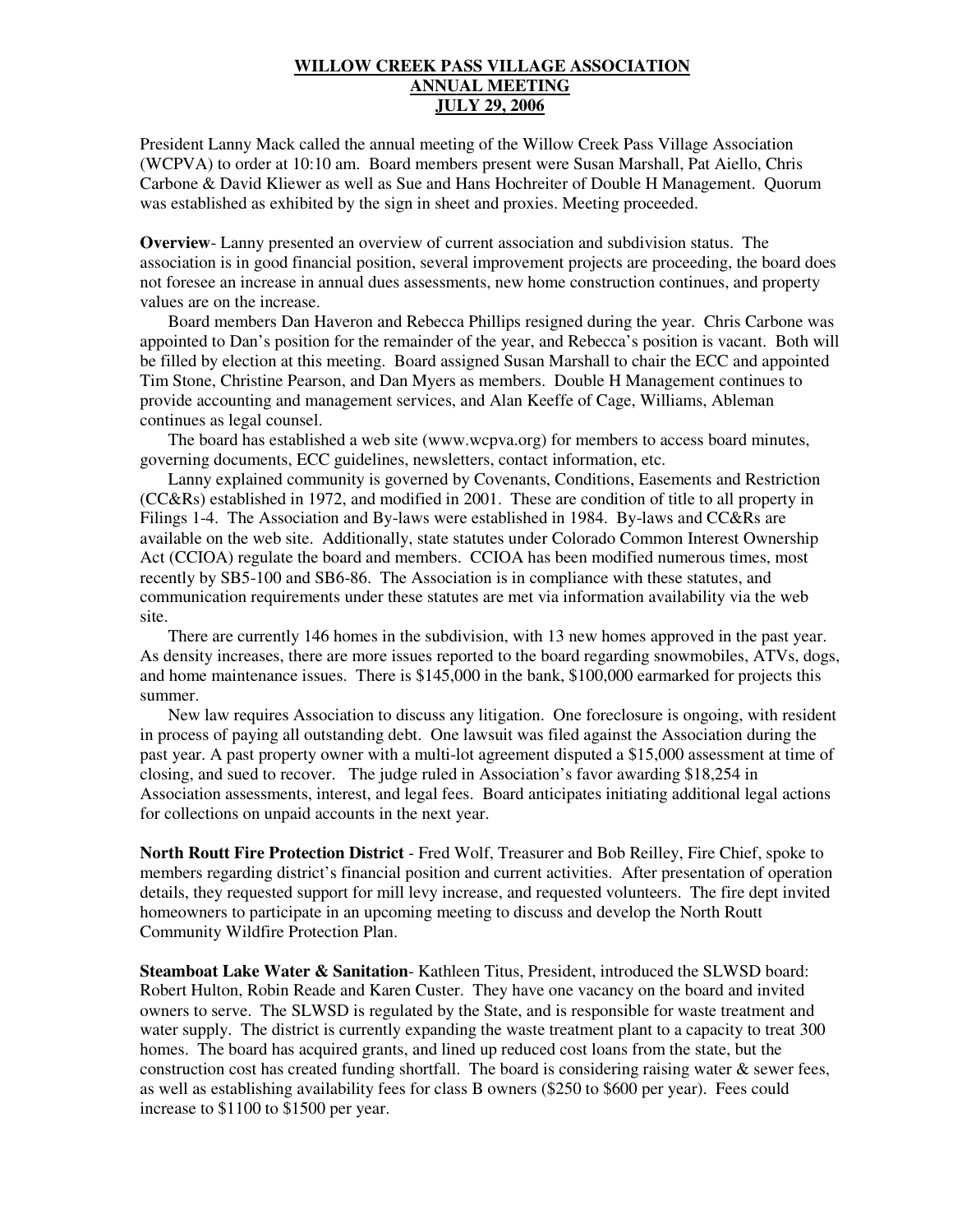**Minutes -** Lanny asked members if there were any changes or comments to the minutes of 2005 annual meeting. Dave Hessel mentioned that his comments regarding speed limit sign were not in minutes. Dave Moss moved to accept minutes as written from 2005 annual meeting. Pat Johnson second. All in favor.

**Annual Meeting**- Lanny suggested that next year's meeting be the first Saturday in August at 9am. Michael Baldwin moved to accept this date for meeting next year. Steve King second. All approve.

**Financials-** Lanny presented an overview of Balance Sheet and Profit / Loss statements for June 30, 2006. Total current assets are \$146,566.07 with \$28,494.73 in accounts receivable. Approximately \$100,000 is earmarked for the roads and improvement projects this summer. There was an increase in mag-chloride cost from 35cents to 50 cents a gallon, increasing cost to \$10,000 for dust control. \$13,000 in accounts receivable is past due and these people will receive notices, and foreclosure procedures will begin if payments aren't made. Total assessments are \$127,000: Class A- \$69,600; Class B- \$31,500; Class C-\$10,050 and Class D-\$15,750, with \$22,000 discount for early payment by March 31.

The Board contracted for an audit of financials for past two years, for a cost of \$4,000. Audit report made no revisions to financial statements, and Lanny stated that the auditors were pleased with the record keeping, reports, and board procedures. All was in order and they did not have recommendations for improvements.

Question raised regarding association purchase of lots 16 & 17, Filing 1. Board recognized need for a community parcel to address future needs such as housing equipment for snow removal, cluster mailboxes, etc. Board has no specific development plans at this time.

**Road Projects/**S**now Removal** – Board continues to apply road base to all adequately constructed roads in the subdivision. Priorities are roads that serve houses, then by date of construction. All roads serving homes will have road base this summer, and entire subdivision completed in 2007. Snow removal assessment should be about the same for the upcoming year, but actual assessment will be made in October.

**By-law Revisions**- Two proposed By-law revisions were adopted by the board, and mailed to all members with the annual meeting notice.

Ballot issue #1: Article IX-Assessments - Board proposes to eliminate the multi lot agreement provision from the By-laws. Only a few people executed an agreement since inception in 1984, and currently only one property owner has an active agreement. Multi lot agreement states that the owner of a house and adjacent lots can defer the assessments on the adjacent lots until such time that the lots sell, or re-platted. At that time of sell, all assessments are due, plus 6% interest. Lanny explained previous By-law revision excluded road assessments from this provision, and the recent court case excluded annual assessments from this provision. Therefore, it has no effect. Additionally, it is difficult to implement and manage given the long term of the agreements, infrequent use, and specialized treatment of few property owners.

Roy Powell spoke in opposition to eliminate this agreement. He felt that when you buy a lot and adjacent lots, that these should be treated as a single lot. He stated the cost of assessments and taxes on vacant lots penalizes vacant landowners, and encourages development and high density. Lanny explained that a person could file a lot consolidation with the County, a relatively inexpensive process, and then it would be only one lot for assessments. Lanny asked members to vote via written ballot. Class A 10 votes; Class B & D 5 votes and Class C 1 vote.

Ballot issue #2: Article VI-Board of Directors – Pat Aeillo explained the board is proposing a change to the qualifications for the Board of Directors positions. This change has two parts: first an owner of multiple classes of lots would be eligible to run for a position for any Class director for which the owner had property. Currently, owners are limited to the highest class owned. Second, in the event there are no nominations or volunteers for a position, the position will become an At-large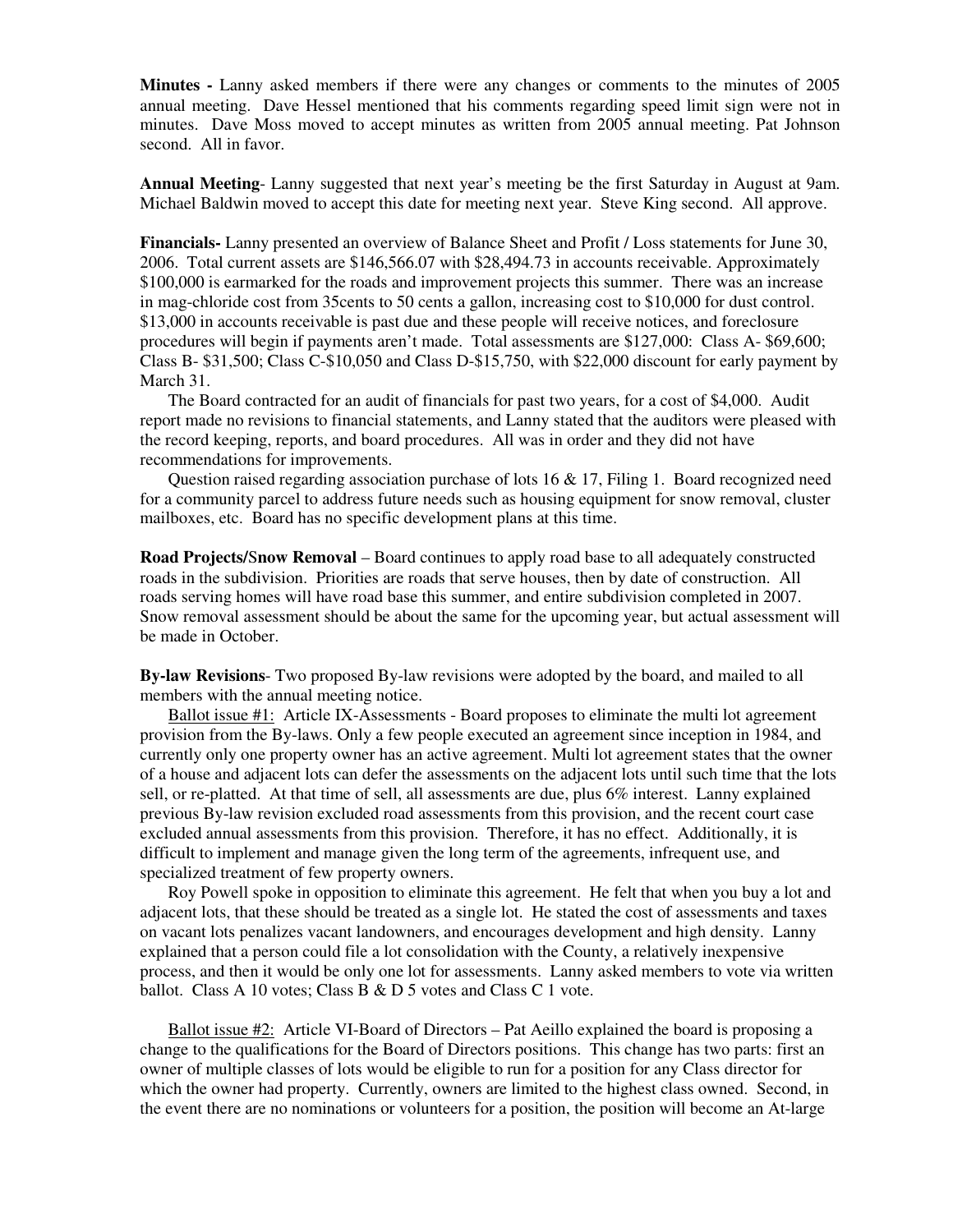position for a term of one year. Pat explained the need for active Board members, and full Board membership. Class D position has been vacant for 6 years, and these changes would open positions to more volunteers. No further discussion, voting proceeded via written ballot.

**Covenant Enforcement** - Chris Carbone explained the Board's approach to Covenant and Rules & Regulation enforcement. In the past the board was complaint driven, but they would like to be proactive and solution driven. He explained that the board divides up the subdivision and monitors the areas. They'll make a list of what they see as a covenant violation and contact the homeowner to figure out a solution within a timely manner. If this does not solve the problem, then Double H is instructed to write a letter to the owner stating the covenant violations. If it is still unresolved the board will fine the owner. The final action will be a legal one, i.e. violation is turned over to the attorney.

Chris explained the main violations are dog issues, (barking and dogs roaming without owners in range), fuel tanks not buried or screened, storage of "stuff" in roadways, clutter around homes, homes in disrepair, and ATV noise and trespassing. Chris explained that the association guidelines typically mirrors county law, and the CC&Rs and Rules & Regulations are available on the web site..

Dogs at-large have created a problem, as there are more people in area, more dogs. One owner spoke up and said she does not like dogs jumping up on her or approaching her as she takes a walk around property. All dog owners must be with their dogs. Chris asked all homeowners to call Routt County Animal Control and Sheriff. He asked for homeowner cooperation in addressing the issues. He also stated that the issue of ATV's and dirt bikes are becoming an issue this summer. Board was complemented on their coalition with owners to improve last year's problem with snowmobiles.

**ECC** – Susan Marshall, ECC chair, spoke about process for new construction. The board implemented a new set of guidelines this past year, and the ECC has enhanced its approval procedures, with the intent to improve property values and monitor construction. The ECC has 30 days to review a project application, but typically take less than 2 weeks. The guidelines and review process are available on the web site.

Each ECC member takes a portion of the projects and monitors these through construction. The ECC stats are as such; 5 projects in 2004, 20 projects in 2005, and 3 projects for 2006 to date. All owners that build must pay a \$1,000 road deposit fee. This is refunded to them a year after they receive their CO, if the road is in good shape and the project is completed as submitted. There is one contractor that consistently violates all rules for construction, the board has determined that property owners using these contractors will be charged \$5,000 for road deposit.

**Entryway Improvements** – Susan Marshall is the board member overseeing this project. Susan explained the Board is improving three entryways this year, with the old signs being removed. The new signposts are currently under construction. Dirt, contouring, boulders, and landscaping will be added in the spring.

**Budget** – 2007 Budget was mailed with annual meeting notice, and distributed at this meeting. Lanny presented brief overview, and asked if the members had any questions, comments or changes to the budgeted items/numbers. There were none.

Motion: Dave Moss moves to accept the budget as presented. Pat Aiello 2nd. All in favor.

**Election Board of Directors**- Pat Aiello told members the board had received a letter from Patrick Johnson, Class D owner expressing interest in running for the board. Patrick Johnson spoke to the members and said he had been an owner for 8 years and owns a Class D lot. He has served for 15 years on the board of his HOA for his home.

Chris Carbone is on the board but was appointed to fulfill a vacant spot. He would like to stay on board for the remainder of the term. He has been owner of a home for 1 year and plans on living in subdivision for a very long time.

Lanny volunteered to run for reelection as an at large candidate.